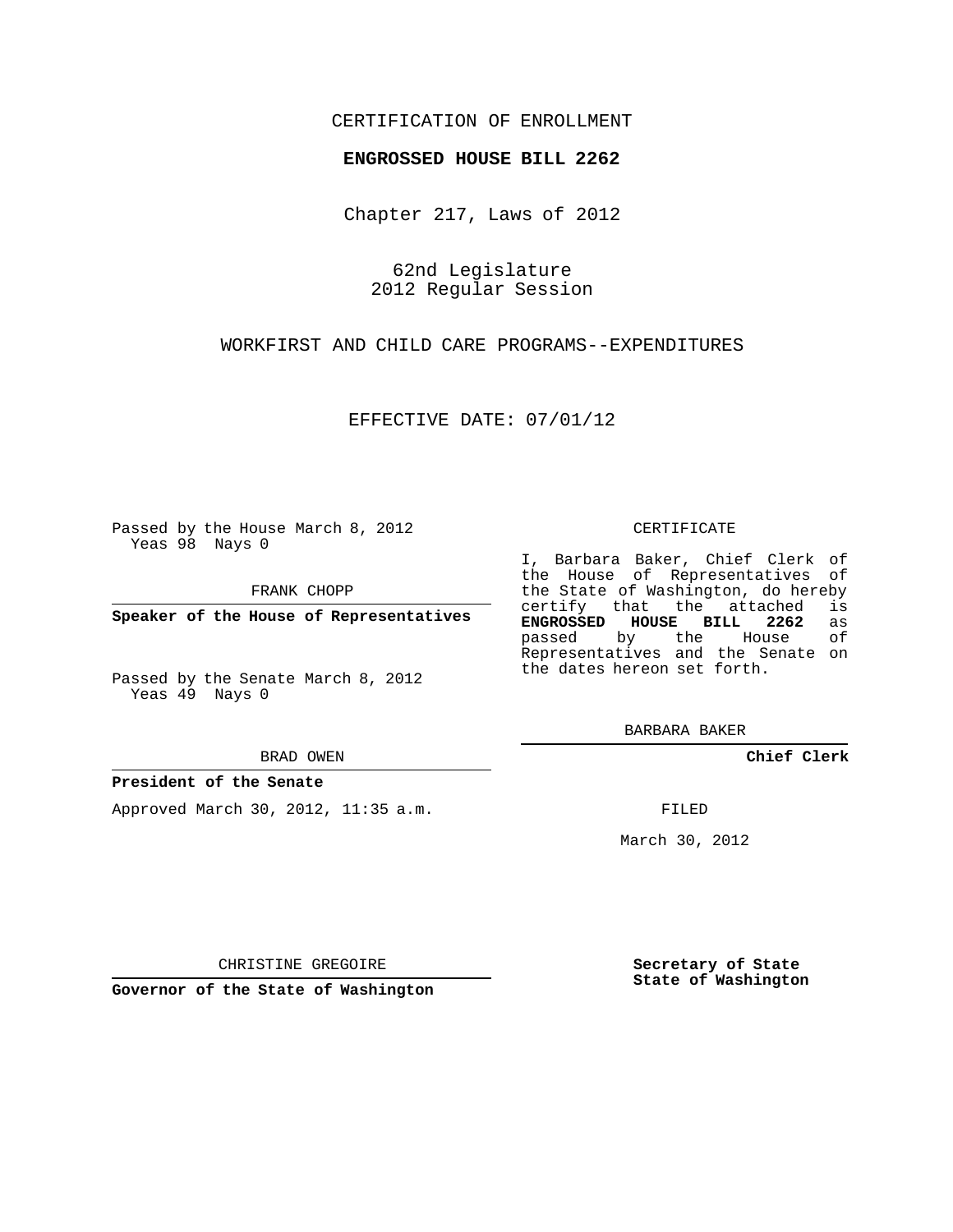# **ENGROSSED HOUSE BILL 2262** \_\_\_\_\_\_\_\_\_\_\_\_\_\_\_\_\_\_\_\_\_\_\_\_\_\_\_\_\_\_\_\_\_\_\_\_\_\_\_\_\_\_\_\_\_

\_\_\_\_\_\_\_\_\_\_\_\_\_\_\_\_\_\_\_\_\_\_\_\_\_\_\_\_\_\_\_\_\_\_\_\_\_\_\_\_\_\_\_\_\_

## AS AMENDED BY THE SENATE

Passed Legislature - 2012 Regular Session

## **State of Washington 62nd Legislature 2012 Regular Session**

**By** Representatives Kagi, Hinkle, Darneille, Ladenburg, Walsh, Goodman, Carlyle, Fitzgibbon, Jinkins, Roberts, Ryu, and Kenney

Read first time 01/10/12. Referred to Committee on Ways & Means.

 AN ACT Relating to constraints of expenditures for WorkFirst and child care programs; amending RCW 43.88C.010; adding a new section to chapter 74.08A RCW; repealing RCW 74.08A.340; and providing an effective date.

BE IT ENACTED BY THE LEGISLATURE OF THE STATE OF WASHINGTON:

 NEW SECTION. **Sec. 1.** A new section is added to chapter 74.08A RCW to read as follows:

 The department of social and health services shall operate the Washington WorkFirst program authorized under RCW 74.08A.210 through 74.08A.330, 43.330.145, 43.215.545, and 74.25.040, and chapter 74.12 RCW within the following constraints:

 (1) The program shall be operated within amounts appropriated by the legislature and consistent with policy established by the legislature to achieve self-sufficiency through work and the following additional outcomes:

 (a) Recipients' economic status is improving through wage progression, job retention, and educational advancement;

 (b) Recipients' status regarding housing stability, medical and behavioral health, and job readiness is improving;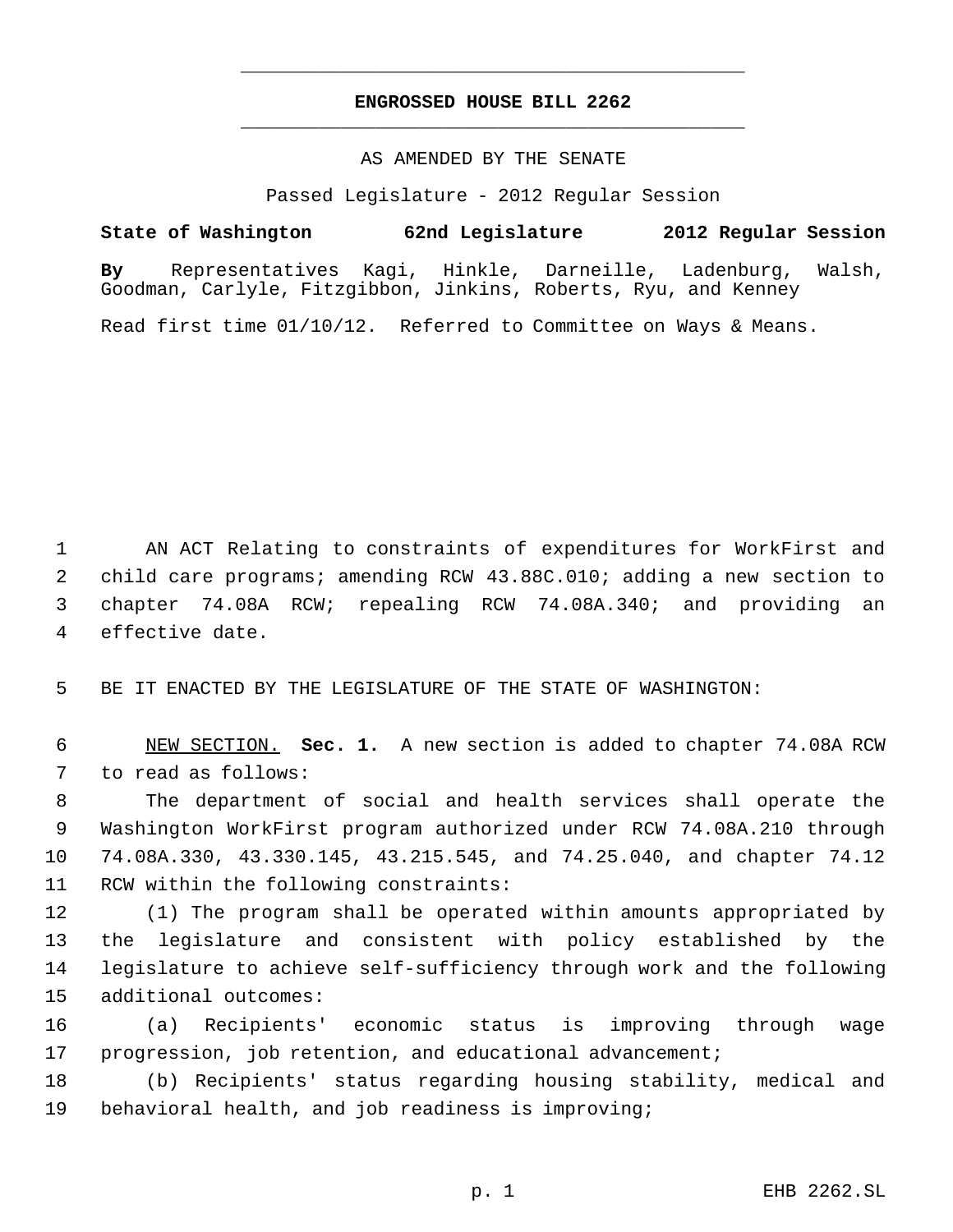(c) The well-being of children whose caretaker is receiving benefits on their behalf is improving with respect to child welfare and educational achievement.

 (2)(a) The department shall create a budget structure that allows for more transparent tracking of program spending. The budget structure shall outline spending for the following: Temporary assistance for needy family grants, working connections child care, WorkFirst activities and administration of the program.

 (b) Each biennium, the department shall establish a biennial spending plan, using the budget structure created in (a) of this subsection, for this program and submit the plan to the legislative fiscal committees and the legislative-executive WorkFirst oversight task force no later than July 1st of every odd-numbered year, beginning on July 1, 2013. The department shall update the legislative fiscal committees and the task force on the spending plan if modifications are made to the plan previously submitted to the legislature and the task force for that biennium.

 (c) The department also shall provide expenditure reports to the fiscal committees of the legislature and the legislative-executive WorkFirst oversight task force beginning September 1, 2012, and on a quarterly basis thereafter. If the department determines, based upon quarterly expenditure reports, that expenditures will exceed funding at the end of the fiscal year, the department shall take those actions necessary to ensure that services provided under this chapter are available only to the extent of and consistent with appropriations in the operating budget and policy established by the legislature following notification provided in (b) of this subsection.

 (3) No more than fifteen percent of the temporary assistance for needy families block grant, the federal child care funds, and qualifying state expenditures may be spent for administrative purposes. For purposes of this subsection, "administrative purposes" does not include expenditures for information technology and computerization needed for tracking and monitoring required by P.L. 104-193.

 (4) The department shall expend funds appropriated for work activities, as defined in RCW 74.08A.250, or for other services provided to WorkFirst recipients, as authorized under RCW 74.08A.290.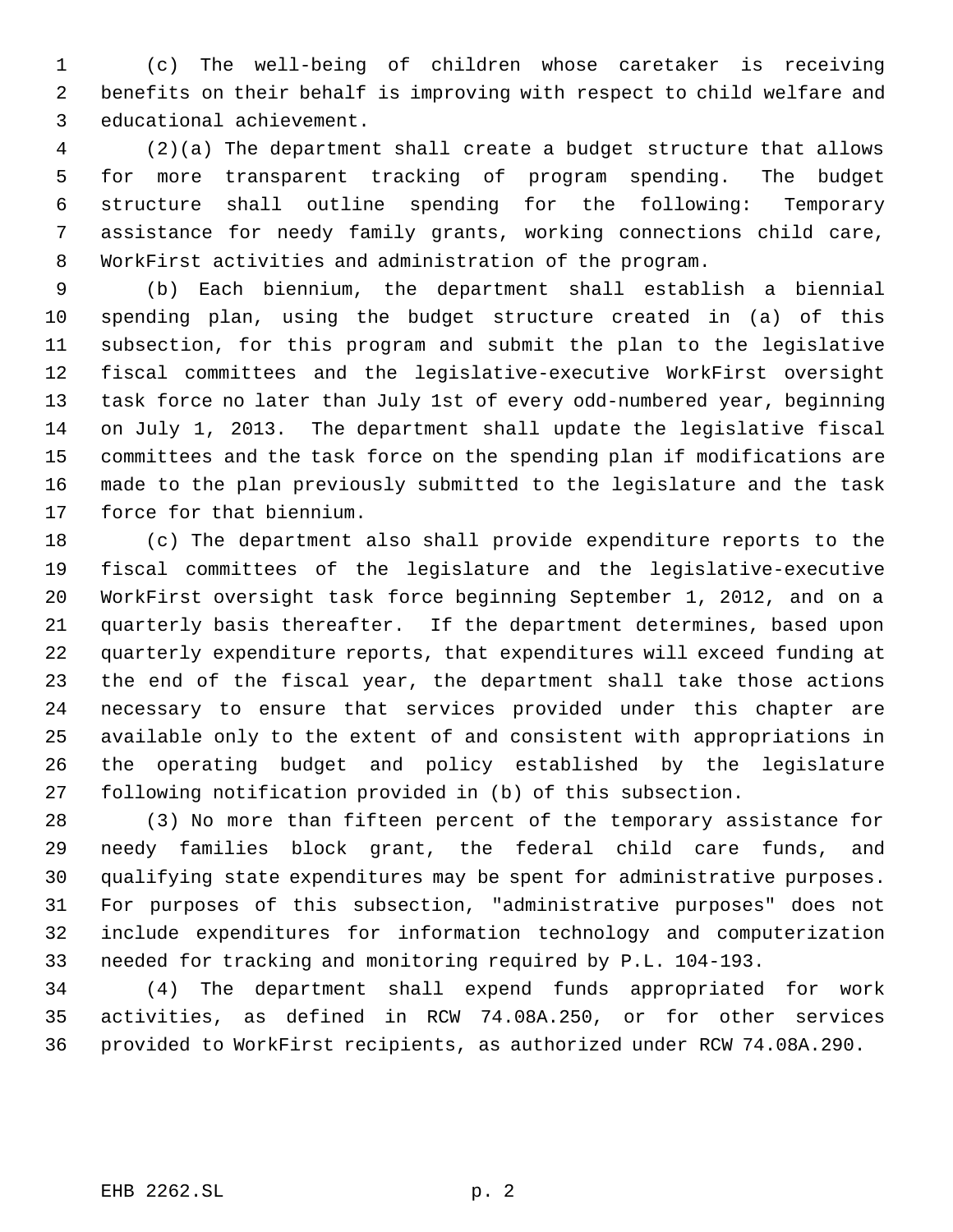NEW SECTION. **Sec. 2.** RCW 74.08A.340 (Funding restrictions) and 2009 c 564 s 953, 2008 c 329 s 922, 2007 c 522 s 957, 2006 c 265 s 209, & 1997 c 58 s 321 are each repealed.

 **Sec. 3.** RCW 43.88C.010 and 2011 c 304 s 2 are each amended to read as follows:

 (1) The caseload forecast council is hereby created. The council shall consist of two individuals appointed by the governor and four individuals, one of whom is appointed by the chairperson of each of the two largest political caucuses in the senate and house of representatives. The chair of the council shall be selected from among the four caucus appointees. The council may select such other officers as the members deem necessary.

 (2) The council shall employ a caseload forecast supervisor to supervise the preparation of all caseload forecasts. As used in this chapter, "supervisor" means the caseload forecast supervisor.

 (3) Approval by an affirmative vote of at least five members of the council is required for any decisions regarding employment of the supervisor. Employment of the supervisor shall terminate after each term of three years. At the end of the first year of each three-year term the council shall consider extension of the supervisor's term by one year. The council may fix the compensation of the supervisor. The supervisor shall employ staff sufficient to accomplish the purposes of this section.

 (4) The caseload forecast council shall oversee the preparation of and approve, by an affirmative vote of at least four members, the official state caseload forecasts prepared under RCW 43.88C.020. If the council is unable to approve a forecast before a date required in RCW 43.88C.020, the supervisor shall submit the forecast without approval and the forecast shall have the same effect as if approved by the council.

 (5) A councilmember who does not cast an affirmative vote for approval of the official caseload forecast may request, and the supervisor shall provide, an alternative forecast based on assumptions specified by the member.

 (6) Members of the caseload forecast council shall serve without additional compensation but shall be reimbursed for travel expenses in accordance with RCW 44.04.120 while attending sessions of the council